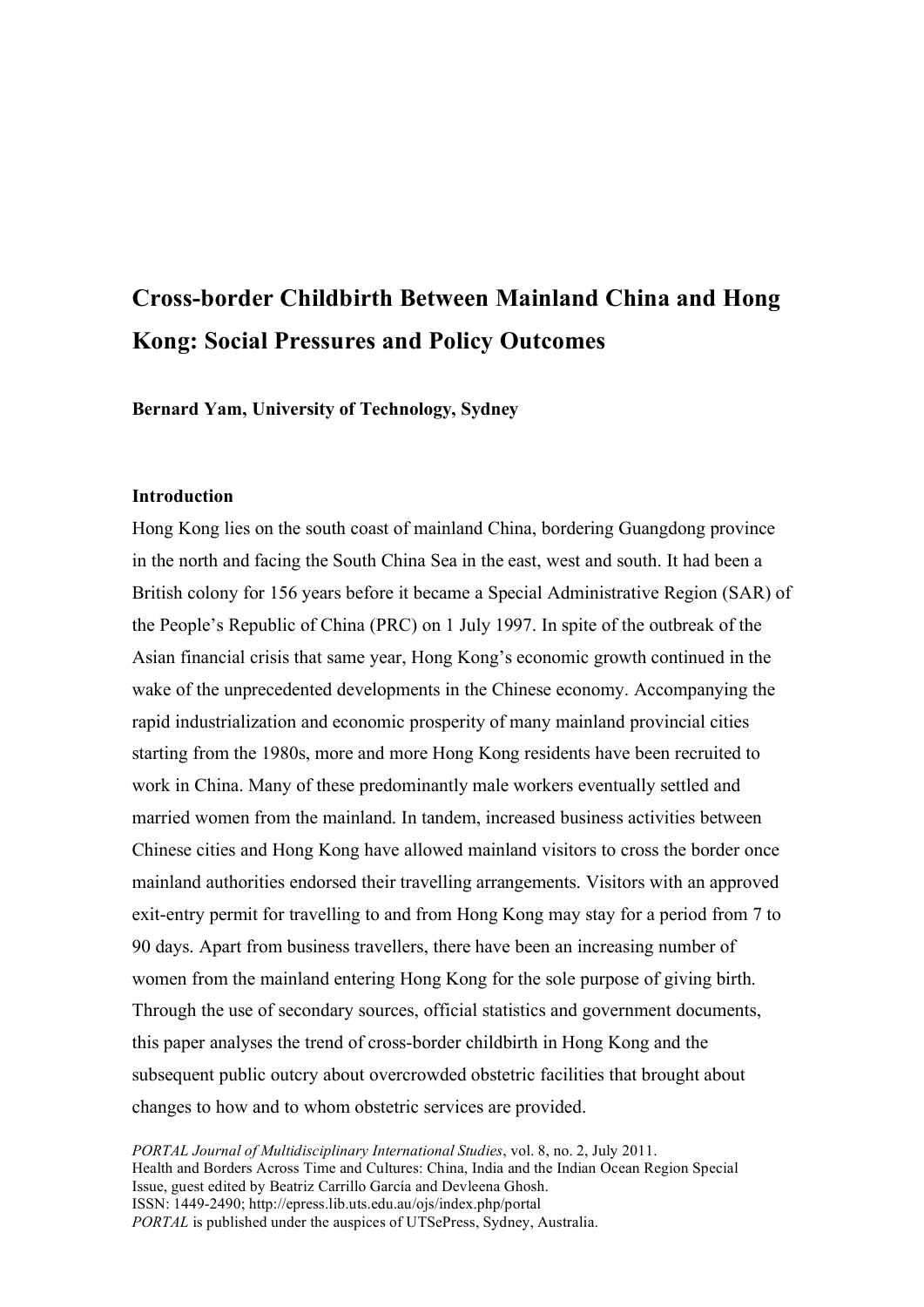# **The health care system in Hong Kong**

The Food and Health Bureau of the SAR is responsible for formulating policies and allocating resources for running Hong Kong's health services. The cornerstone of the government policy is that no one will be denied adequate medical care due to lack of means (Hong Kong Yearbook 2010). These policies and statutory functions are executed through the Department of Health. While a range of primary healthcare facilities are managed by this Department, all public hospitals and healthcare facilities (41 hospitals, 48 specialist out-patient clinics and 74 general out-patient clinics) are run by the Hospital Authority (HA), a statutory body established in 1990 to provide secondary, tertiary and specialized healthcare services. A total of 13 private hospitals, run independently from the government, also provide a wide range of medical services to healthcare consumers who can afford the costs. All private hospitals and five major public hospitals have been awarded full accreditation by international health care accreditation organizations such as the Australian Council on Healthcare Standards, the Joint Commission International and the Trent Accreditation Scheme (Hospital Authority 2010; Wong n. d.).

While meeting world-class standards of healthcare, fees for public hospitals and clinic services for Hong Kong residents are kept low; the public health system is subsidized by the government at about 95 percent of their full operating cost. Residents with financial difficulties are assisted through a fee waiver scheme, while people receiving welfare payments are exempted from payment (Hong Kong Yearbook 2010). Local residents are expected to pay an all-inclusive fee of HK\$100 (US\$13) per day as in-patients in an acute care hospital while non-local residents pay HK\$3,300 (US\$423) per day (Hospital Authority n. d.).

The benchmarks of health care in Hong Kong often exceed many advanced economies in the world, as indicated by various health care indicators. Common indicators used to measure maternal and newborn health are the neonatal mortality rate and maternal mortality ratio. Neonatal deaths are intricately linked with maternal deaths; when a mother dies during delivery, the foetus is also likely to die. These deaths can be prevented if there are adequate maternal health care services. Other indicators, such as infant mortality rates and the incidence of low birth-weight babies, also reflect the quality of maternal and infant health, but they are beyond the scope of this paper.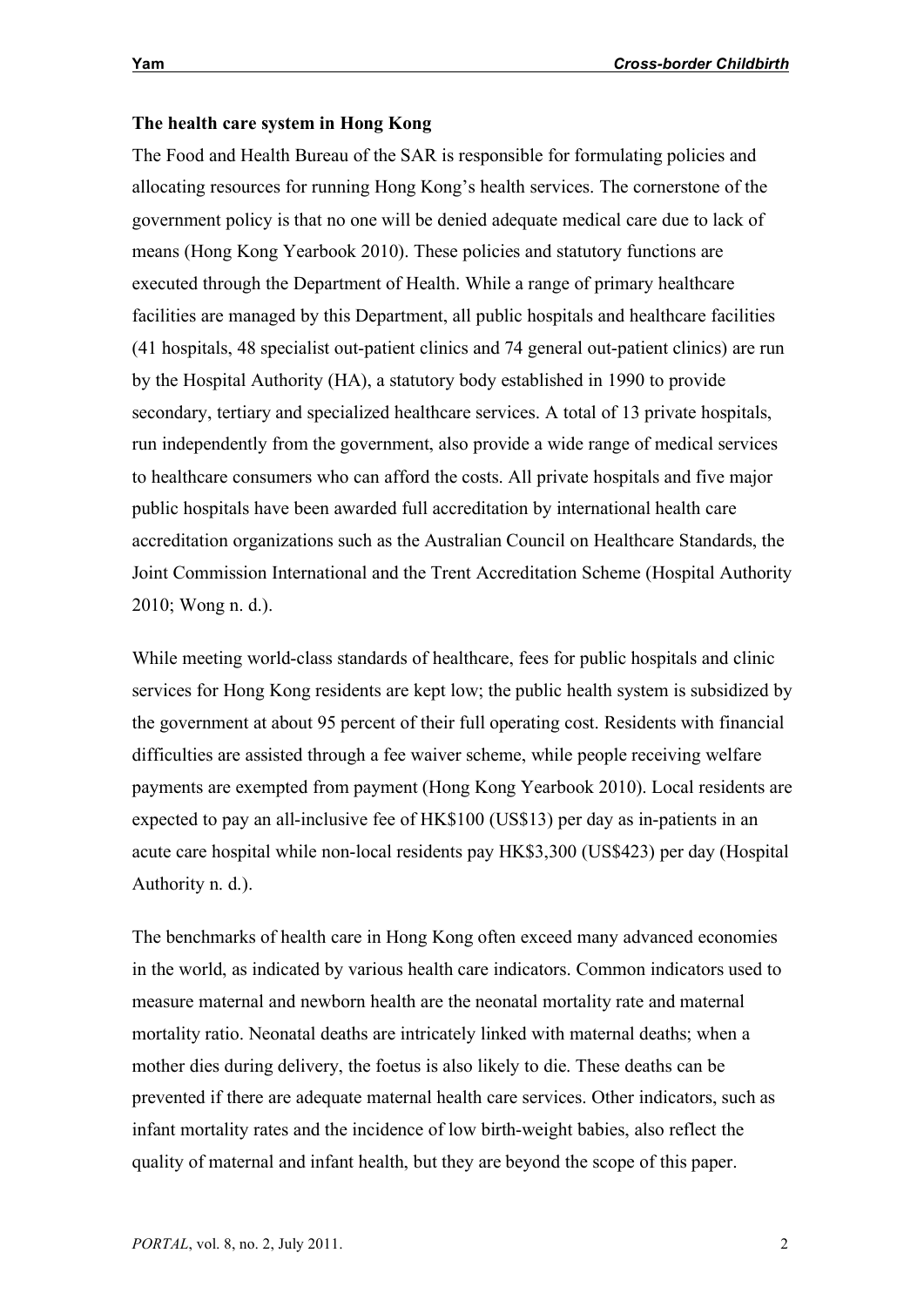The neonatal mortality rate (NMR) represents the number of deaths during the first 28 days of life for every thousand live births in a given year. It is a useful indicator of maternal and newborn health and care. According to the World Health Organization (WHO), neonatal deaths 'stem from poor maternal health, inadequate care during pregnancy, inappropriate management of complications during pregnancy and delivery, poor hygiene during delivery and the first critical hours after birth, and lack of newborn care' (WHO 2006: 2). As indicated in Table 1, NMR in Hong Kong has been under 2.0 per 1,000 live births since 2000—this compares very favourably with developed countries like Australia, Canada, the UK and the USA. By contrast, NMR in mainland China was at least ten times higher than that of Hong Kong for the same period, reflecting an apparent lack of or access to good maternal and newborn health facilities.

| <b>Country/Region</b> | $1995^1$ | $2000^4$ | 2004 | $2008^4$ |
|-----------------------|----------|----------|------|----------|
| Hong Kong             |          |          |      |          |
| China                 |          |          | . 0  |          |
| Australia             |          |          |      |          |
| Canada                |          |          |      |          |
| UΚ                    |          |          |      |          |
| <b>USA</b>            |          |          |      |          |
| World                 |          |          |      |          |

Table 1: Neonatal mortality rate (per 1,000 live births). Note: NMRs for the year 1995 must be seen as discrete evaluations due to different methodologies used in the estimation.

Maternal mortality ratio (MMR) is the number of maternal deaths for every 100,000 live births during a set time-period. It is used to measure pregnancy-related deaths from direct or indirect causes. Direct obstetric deaths can be due to obstetric complications of the pregnancy or anaesthesia during delivery, while indirect obstetric deaths are those resulting from pre-existing conditions or diseases that developed during pregnancy (WHO 2010a). As seen in Table 2, maternal deaths in Hong Kong are consistently lower than the selected countries in the Western world, reflecting good quality care given to mothers and newborn babies. By contrast, the MMR in China is much higher, even though the rate has declined markedly over the past 20 years.

<sup>&</sup>lt;sup>1</sup> Perinatal Mortality: A Listing of Available Information (WHO 1996: Table 1, 4, and Table 4, 16–22). <sup>2</sup> Neonatal and Perinatal Mortality: Country, Regional and Global Estimates (WHO 2006: Table 6.1, 18 and Table A1.1, 29–34).<br><sup>3</sup> Neonatal and Perinatal Mortality: Country, Regional and Global Estimates 2004 (WHO 2007: Table 2, 4)

and Table 4, 6–14).<br><sup>4</sup> World Health Statistics 2010 (WHO 2010b: Part 2, Table 1, 48–57) except Hong Kong.<br><sup>5</sup> This is a 2007 figure adapted from Department of Health 2007/2008 Annual Report (2008: Tables on

Health Status and Health Services 2007, Table A3).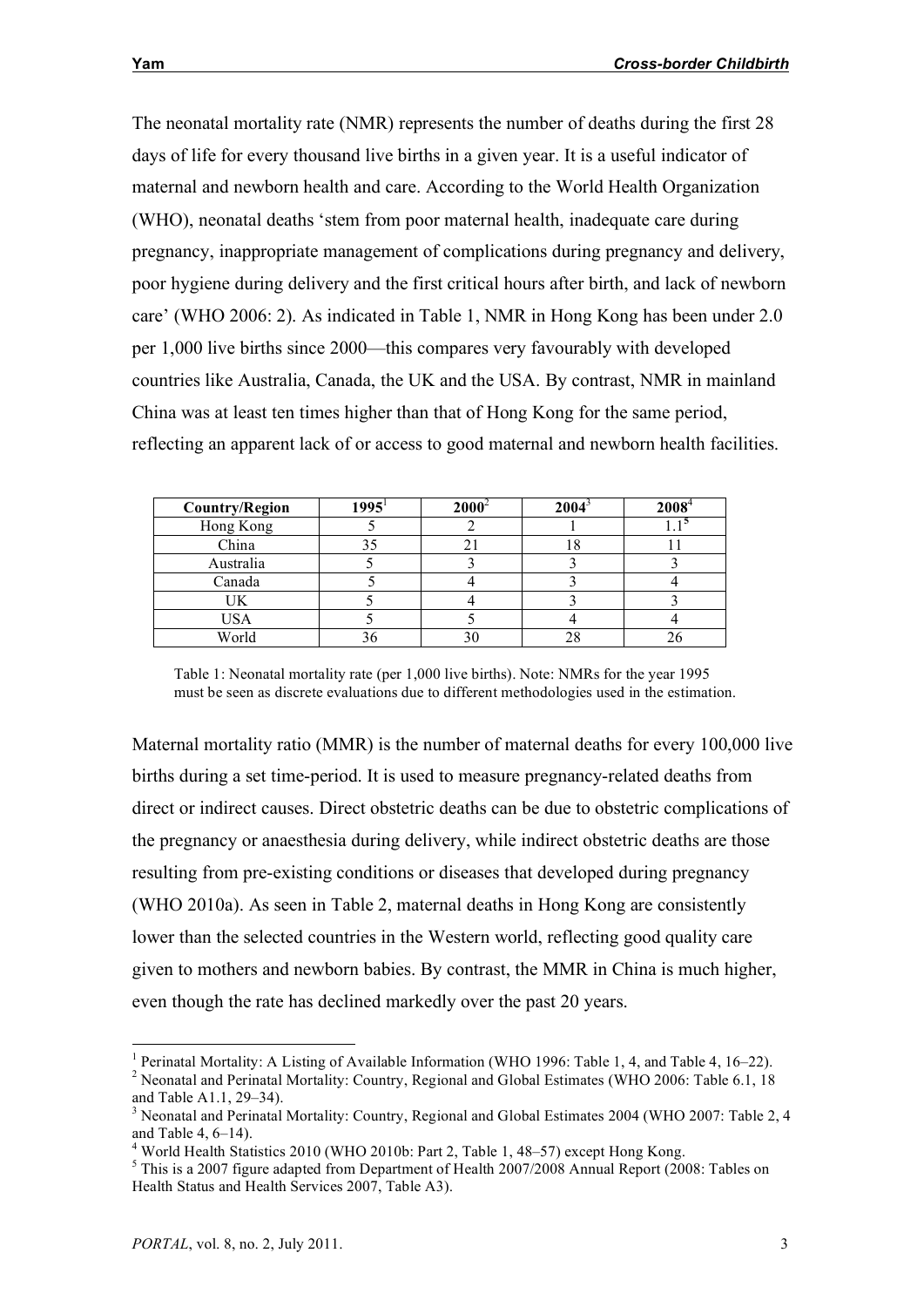| <b>Country/Region</b> | 1990           | 1995 | 2000 | 2005 | 2008 |
|-----------------------|----------------|------|------|------|------|
| Hong Kong             | 4.3            | 7.3  | 5.6  | 3.5  | 2.5  |
| China                 | 110            | 82   | 60   |      | 38   |
| Australia             | 10             |      |      |      |      |
| Canada                |                |      |      |      |      |
| UK                    | $\overline{0}$ | 10   | 12   |      | 12   |
| USA                   | 12             |      | 14   | 24   | 24   |
| World                 | 400            | 370  | 340  | 290  | 260  |

Table 2: Maternal mortality ratio (per  $100,000$  live births)<sup>6</sup>

Despite the differences and limitations in reporting and classification amongst different countries, empirical data routinely collected by developed countries can be used for international comparison. These two widely used standardized indicators (NMR & MMR) confirm the enviable record of obstetric and newborn care as well as the efficiency of general and public health services in Hong Kong.

# **Giving birth in Hong Kong**

It is not uncommon to have non-permanent residents giving birth in Hong Kong in the well-equipped hospitals staffed by qualified health care providers. This could arise as a result of emergencies such as premature labour or an expatriate's planned childbirth. Such situations are usually handled well as long as the number is manageable and the hospital expenses are covered. From the  $1<sup>st</sup>$  of September 2005 the standard obstetric package in a public hospital for non-local residents was set at HK\$20,000 (US\$2,564), and included all the services in the first three days of hospitalization; special services or extra hospital stay would attract additional charges. Women who prefer to have their own obstetrician in a private hospital are expected to pay more. Many local expectant women opt for this option as well. Table 3 shows a breakdown of the number of live births by eligible persons (persons who have permanent residency in Hong Kong) and non-eligible persons (non-permanent residents of Hong Kong) in public and private hospitals. Although there is no further breakdown in the various categories of noneligible persons, there is adequate evidence to support the assertion that there has been a significant increase in demand in obstetric service by non-permanent residents. Between 2004 and 2005, the number of live births in public hospitals for this group of women

 <sup>6</sup> Maternal mortality rates for Hong Kong, 1990–2005, were adapted from Department of Health 2007/2008 Annual Report (Department of Health 2008: Table A3). Maternal mortality rate for 2008 was adapted from *Hong Kong Yearbook 2008* (2008: 154). Trends in Maternal Mortality for all other countries and the world, 1990 to 2008, derive from estimates developed by WHO, UNICEFF, UNFPA and the World Bank (WHO 2010a: Annex 3, 28–31, and Appendix 7, 39).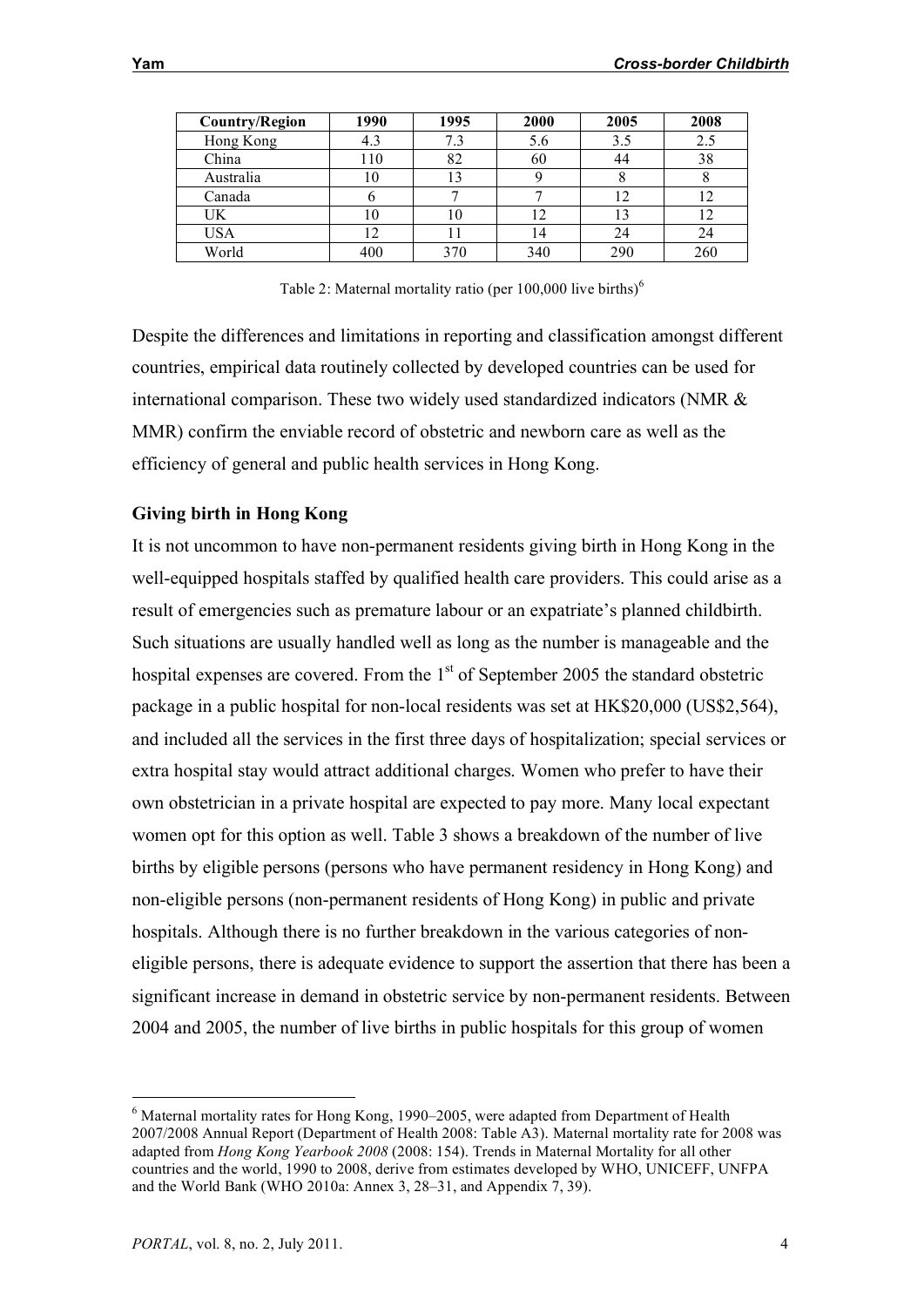| Year         | <b>Public Hospitals</b> |        |           | <b>Private Hospitals</b> |          |           |
|--------------|-------------------------|--------|-----------|--------------------------|----------|-----------|
|              | $NEP*$                  | $EP*$  | Total     | $NEP*$                   | $EP*$    | Total     |
|              | N(%                     | N(%    | $N(\%)$   | N(%                      | $N(\%)$  | $N(\%)$   |
| 2004         | 11,116                  | 26,552 | 37,668    | 2,377                    | 9,765    | 12,142    |
|              | $30\%)$                 | (70%)  | $(100\%)$ | $(20\%)$                 | $(80\%)$ | $(100\%)$ |
| 2005         | 13.917                  | 27,342 | 41,259    | 5,639                    | 10,201   | 15,840    |
|              | (34%)                   | (66%)  | $(100\%)$ | (36%)                    | (64%)    | $(100\%)$ |
| $%$ increase | 25%                     | $3\%$  | 10%       | 137%                     | 5%       | 31%       |

increased by 25 percent and by 137 percent in private hospitals. In 2005 alone, one in three newborns in Hong Kong were delivered by non-resident women.

Table 3: Live births in public and private hospitals in Hong Kong, 2004–2005. \* NEP = Noneligible persons (e.g. foreign passport holders, People's Republic of China passport holders or illegal entrants from mainland China. According to Au Yeung (2006: 43), the latter group of passport holders constitute the majority of NEP deliveries in public hospitals); \* EP = Eligible persons (local residents or residents with the right of abode in Hong Kong).

While detailed information from private hospitals can be difficult to access, it is common knowledge that many local and expatriate pregnant women prefer the comfort and services of private hospitals while those from mainland China will settle for the less expensive public hospitals to have their delivery. As seen from Table 4 the percentage of live births born to mainland women increased from 10.2 percent in 1995 to 45.4 percent in 2009.

| Year | <b>Total Live</b> | <b>No. of Live Births Born to</b> | % of Total    |
|------|-------------------|-----------------------------------|---------------|
|      | <b>Births</b>     | <b>Mainland Women</b>             | <b>Births</b> |
| 1995 | 68,637            | 7,025 <sup>1</sup>                | 10.2%         |
| 1996 | 63,291            | $6,494$ <sup>1</sup>              | 10.3%         |
| 1997 | 59,250            | $5,830$ <sup>1</sup>              | 9.8%          |
| 1998 | 52,977            | $6,015$ <sup>1</sup>              | 11.4%         |
| 1999 | 51,281            | $7,081$ <sup>1</sup>              | 13.8%         |
| 2000 | 54,134            | $8,173^2$                         | 15.1%         |
| 2001 | 48,219            | $7,810^2$                         | 16.2%         |
| 2002 | 48,209            | $8,506^2$                         | 17.6%         |
| 2003 | 46,965            | $10,128^2$                        | 21.6%         |
| 2004 | 49,796            | $13,209^2$                        | 26.5%         |
| 2005 | 57,098            | $19,538^2$                        | 34.2%         |
| 2006 | 65,626            | $26,132^2$                        | 39.8%         |
| 2007 | 70,875            | $27,574^2$                        | 38.9%         |
| 2008 | 78,822            | $33,565^2$                        | 42.6%         |
| 2009 | 82,095            | $37,253^2$                        | 45.4%         |

Table 4: Number of live births born to mainland women in Hong Kong, 1995–2009. <sup>1</sup> Demographic Trends in Hong Kong 1981–2001 (Census and Statistics Department 2002: Table 3.9, 35). <sup>2</sup> Hong Kong Population Projections 2010–2039 (Census and Statistics Department 2010: Table 4, 32).

The birth rate in Hong Kong has continued to drop since the 1990s and it reached a trough in 2003 (Table 4). Obstetric units in some public hospitals were either closed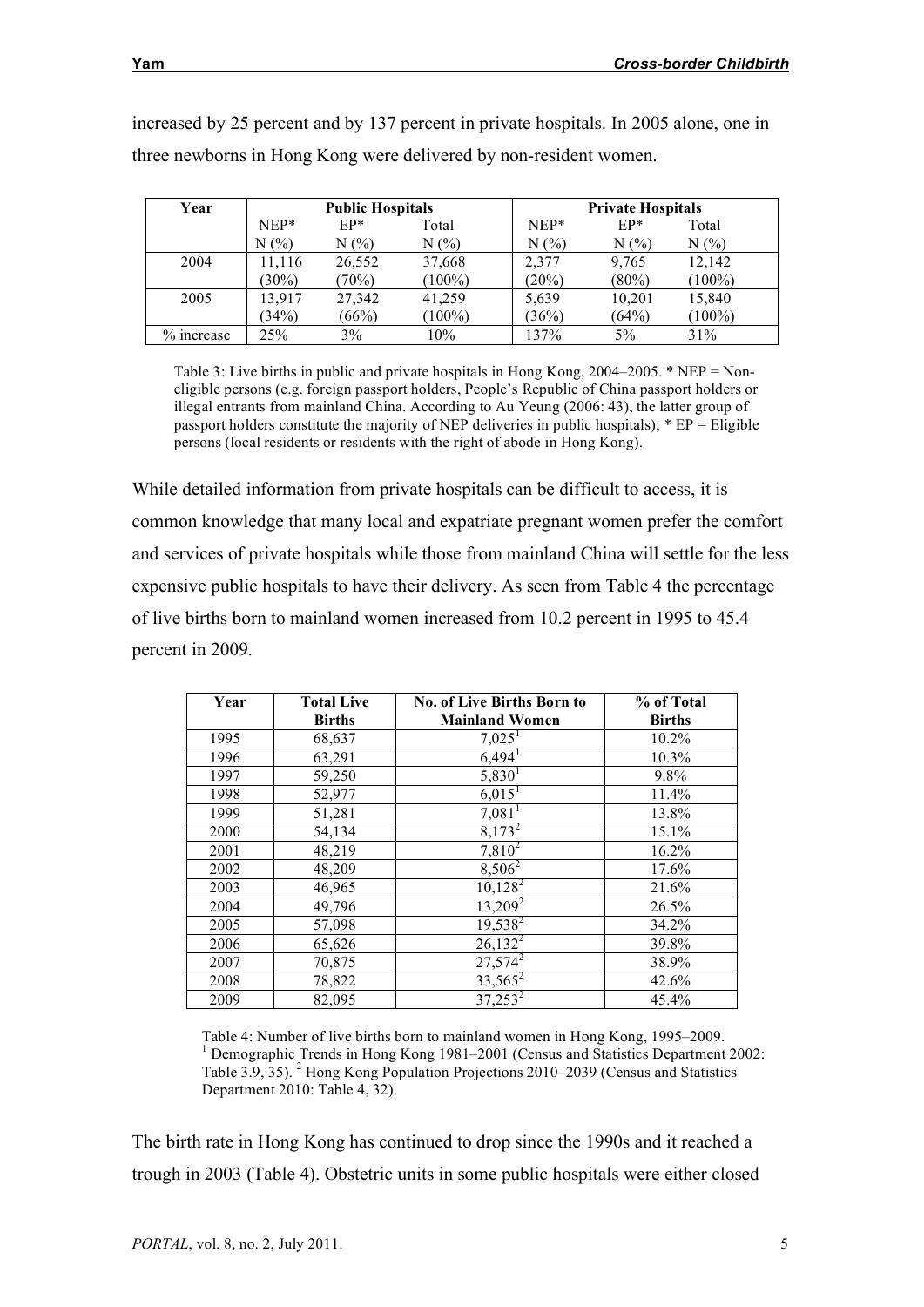down permanently or amalgamated with other units, resulting in a reduction in the number of obstetric beds. Similarly, three out of four midwifery schools gradually suspended intake of students from 1999 and the number of new trainee specialist obstetrician positions in public hospitals were at the lowest in 2004. All these factors contributed to the crisis in obstetric services and manpower shortage that erupted in 2006 (Au Yeung 2006).

#### **The obstetric crisis of 2006**

In 2001, after a tortuous political and legal process the Hong Kong SAR government granted residency rights to babies born in Hong Kong to Chinese parents (M. Cheng 2007; Leung 2009). These residency rights include permanent residency, full access to free public education, subsidized healthcare and social welfare services (M. Cheng 2007). In 2007 the Census and Statistics Department conducted a population projection survey on babies born in Hong Kong to mainland women. It was found that for babies born to parents without the right of abode in Hong Kong, 91 percent of parents planned to bring their babies back to China; 29 percent of these babies were expected to return to Hong Kong at or before age 3 and 49 percent at or before their sixth birthday, to commence pre-primary and primary school education respectively. For babies born to mainland women whose spouses are Hong Kong permanent residents, 65 percent would stay in Hong Kong. Although the remaining 35 percent would return to China, 72 percent of these babies would eventually return to Hong Kong at or before the age of 3, and 84 percent at or before 6 years of age (Legislative Council Press Release 2008b). These results confirm the common belief that these mainland women crossed the border to give birth, not only because of the superior health care facilities in the territory but also for other entitlements provided by the government to its permanent residents (Yam & Au 2004).

Since Hong Kong became part of the PRC in 1997, mainland residents are now allowed to visit the territory with less travel restrictions. Travel agencies on both sides of the border have mushroomed, including those offering maternity packages to mainland expectant women that include transport, accommodation and assistance to emergency room when in labour (M. Cheng 2007). As noted in Table 4, the number of babies born to mainland women in Hong Kong increased dramatically from 5,830 in 1997 to 26,132 in 2006, an exponential growth of 348 percent in ten years. Coinciding with the closure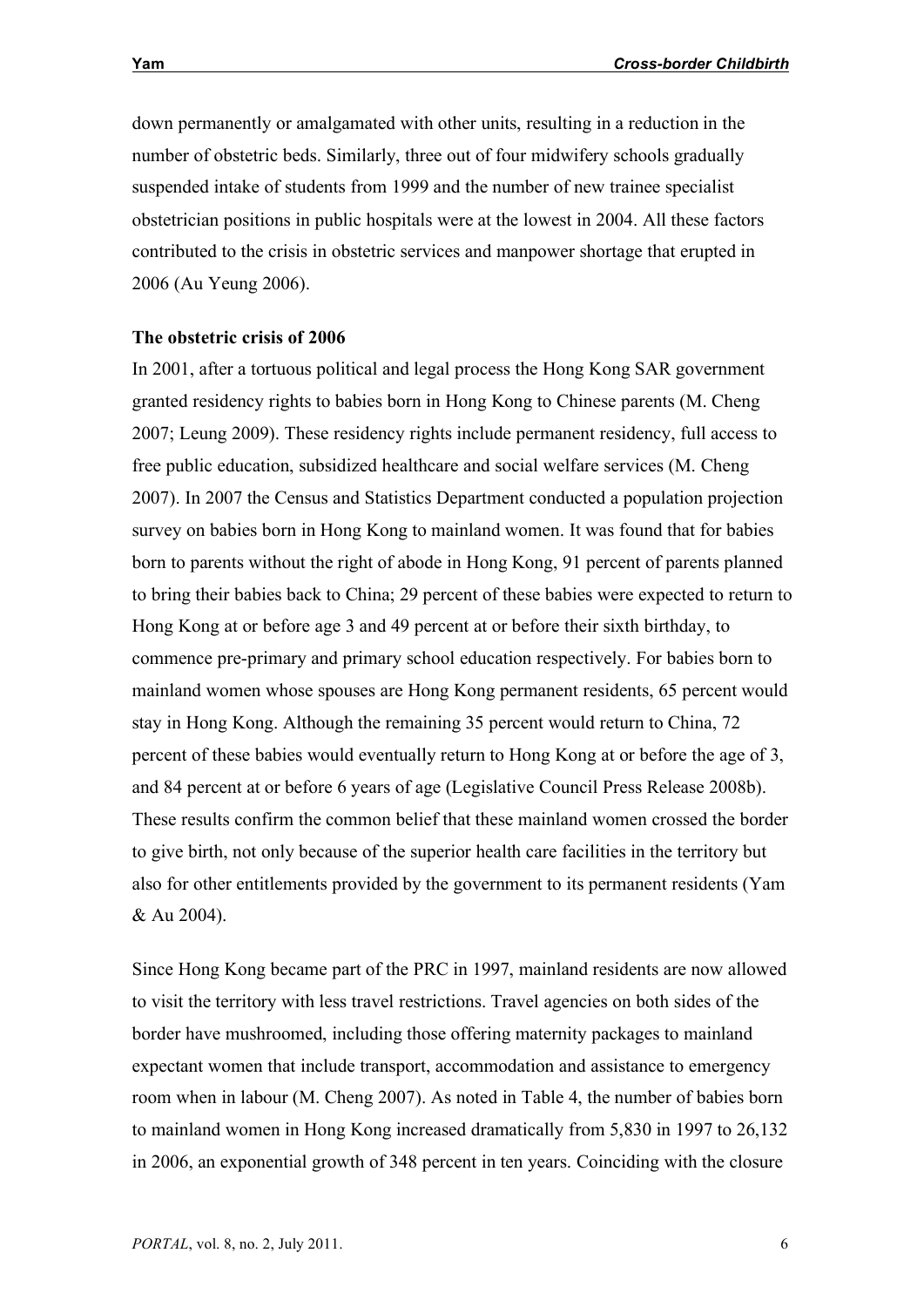of maternity beds and the lack of qualified midwives and specialist obstetricians, such a staggering influx of unplanned admissions not only lead to overcrowding of emergency departments and maternity wards, it also flows onto other hospital units such as neonatal

It has been reported that many overstay visitors and illegal entrants from China are less likely to seek antenatal care until birth is imminent for fear of repatriation (Yam & Au 2004). This is especially true if the parents want to evade China's one-child policy (Leung 2009). These women usually turn up in the emergency department in an advanced stage of labour (Leung 2009), and usually at nighttime to avoid being identified by law enforcement personnel. Moir (1998) has also reported that these pregnant women are more than three times as likely as local women to give birth before arrival at hospital. With no antenatal record or information on past medical history, these women place themselves and their unborn child at risk of complicated labour or undiagnosed foetal anomalies (Leung 2009). Similarly, staff risk contacting unidentified communicable diseases.

In a letter addressed to the Panel on Health Services of the Legislative Council, the Secretary for Health, Welfare and Food Bureau acknowledged that about 85 percent of mainland pregnant women were admitted through the Emergency Department, and over 80 percent had little antenatal care or were unable to produce satisfactory evidence of such care. Furthermore, between 2005 and 2006 the rate of defaulted medical fees by pregnant mainland women was 15 percent (P. Cheng 2007). During the 2004–2005 financial year, 1,670 mainland women failed to pay HK\$12.64 million (US\$1.63m) in hospital fees. By 2005–2006, 2,138 women defaulted HK\$28.58m (US\$3.68m) in medical fees (M. Cheng 2007), an increase of 126 percent in just twelve months.

The exploitation of medical resources by pregnant mainland women, the overcrowding of obstetric services and the lack of public accountability of the SAR government and the Hospital Authority (HA) sparked a public outcry and intense media coverage in 2006. On 19 November 2006, a group of 50 local pregnant women took to the streets and protested outside the government headquarters to complain about the shortage of maternity services and the decreased standard of care, the failure of the government and the HA to safeguard taxpayers' money and the lack of planning to curb the influx of mainland expectant mothers giving birth in Hong Kong. As a result of heated

intensive care units and operating rooms.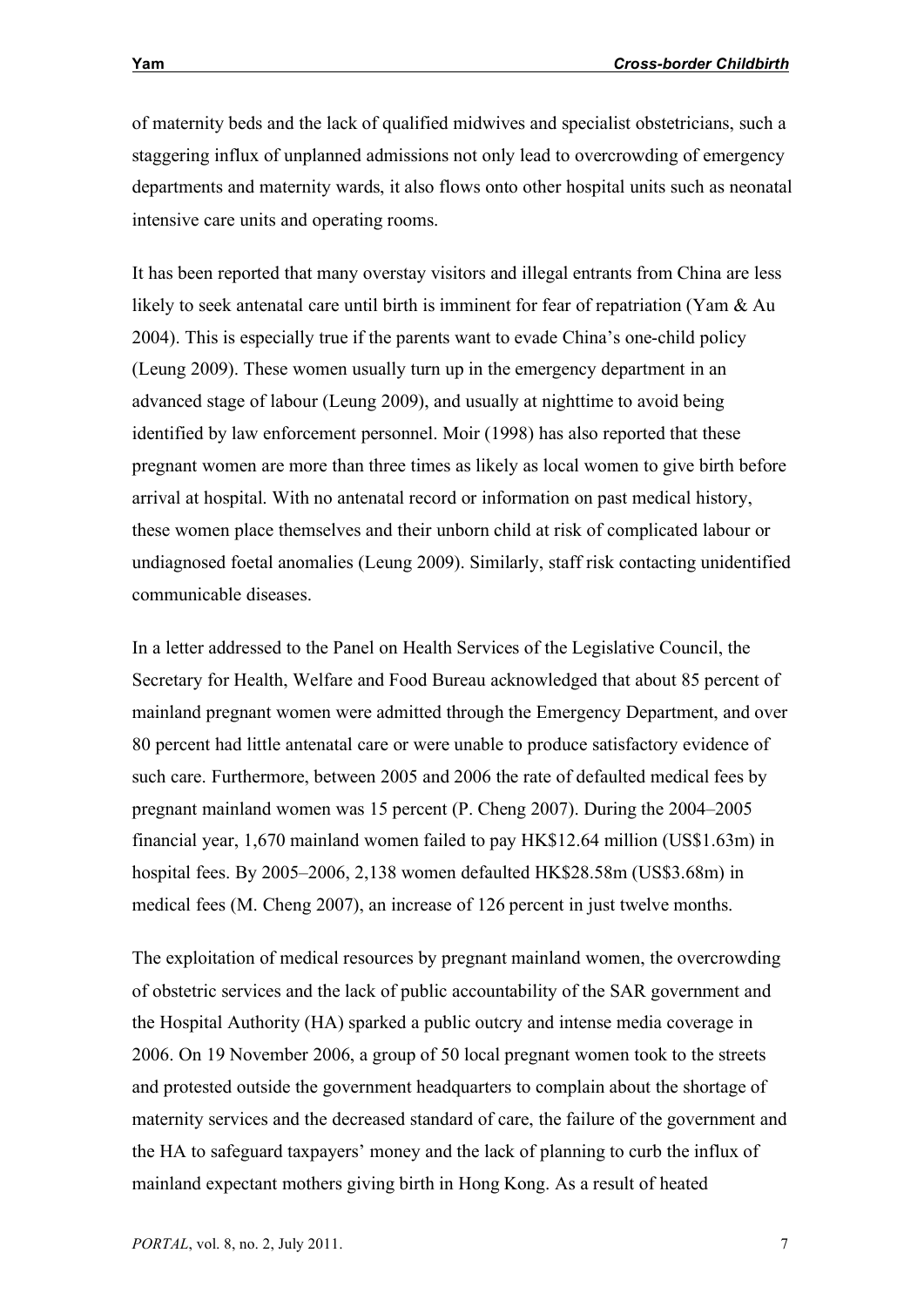discussions amongst the media and the public earned this public health issue the number one spot in the '10 Major Health News' contest held by Radio Television Hong Kong, the government-funded broadcaster (Lee 2007).

On 16 January 2007 the Government announced new arrangements for obstetric services aimed at ensuring that local expectant women would receive proper and priority treatment. A central booking system to manage all antenatal bookings was implemented by the HA on the  $1<sup>st</sup>$  of February 2007. It would reserve sufficient places for local pregnant women and if extra places were available, the HA would accept bookings from non-local expectant women. Once service capacity is reached, bookings from non-local pregnant women cannot be made. Similarly, all private hospitals offering obstetric services were to provide the same booking procedure. In tandem, a new revamped obstetric package was introduced, consisting of one antenatal visit, vaginal or operative delivery and three days of in-patient services. While local women continue to pay the standard fees, non-local women must pay HK\$39,000 (US\$5,000) in full at the time of booking. Women without a prior booking must pay HK\$48,000 (US\$6,154) before they can be attended by healthcare personnel. Border controls have also been stepped up; women who are pregnant beyond 28 weeks' gestation are denied entry unless they can provide documentary evidence showing that they have made a booking with a public or private hospital. Additional training for health care providers has also been expanded (Government Information Centre Press Release 2007).

In a review of this new obstetric package, the HA conducted an audit based on the number of births in public hospitals. Between February and December 2007 the number of deliveries by local women in public hospitals increased by 8.6 percent from the same period in 2006; representing a total of 28,062 births (Table 5). Deliveries by non-local pregnant women decreased by 29.4 percent to 7,711 in the corresponding period. Since non-local pregnant women were only allowed to book obstetric services at public hospitals when service capacity was available, the booking system was successful in meeting the needs of local women. In order to quell non-local expectant women from seeking emergency hospital admissions through Emergency Departments shortly before labour, a higher service charge was also set. This strategy proved effective; from February to December 2007, out of 7,771 births by non-local women, only 1,171 (15.1 percent) sought emergency hospital admissions through the Emergency Departments. In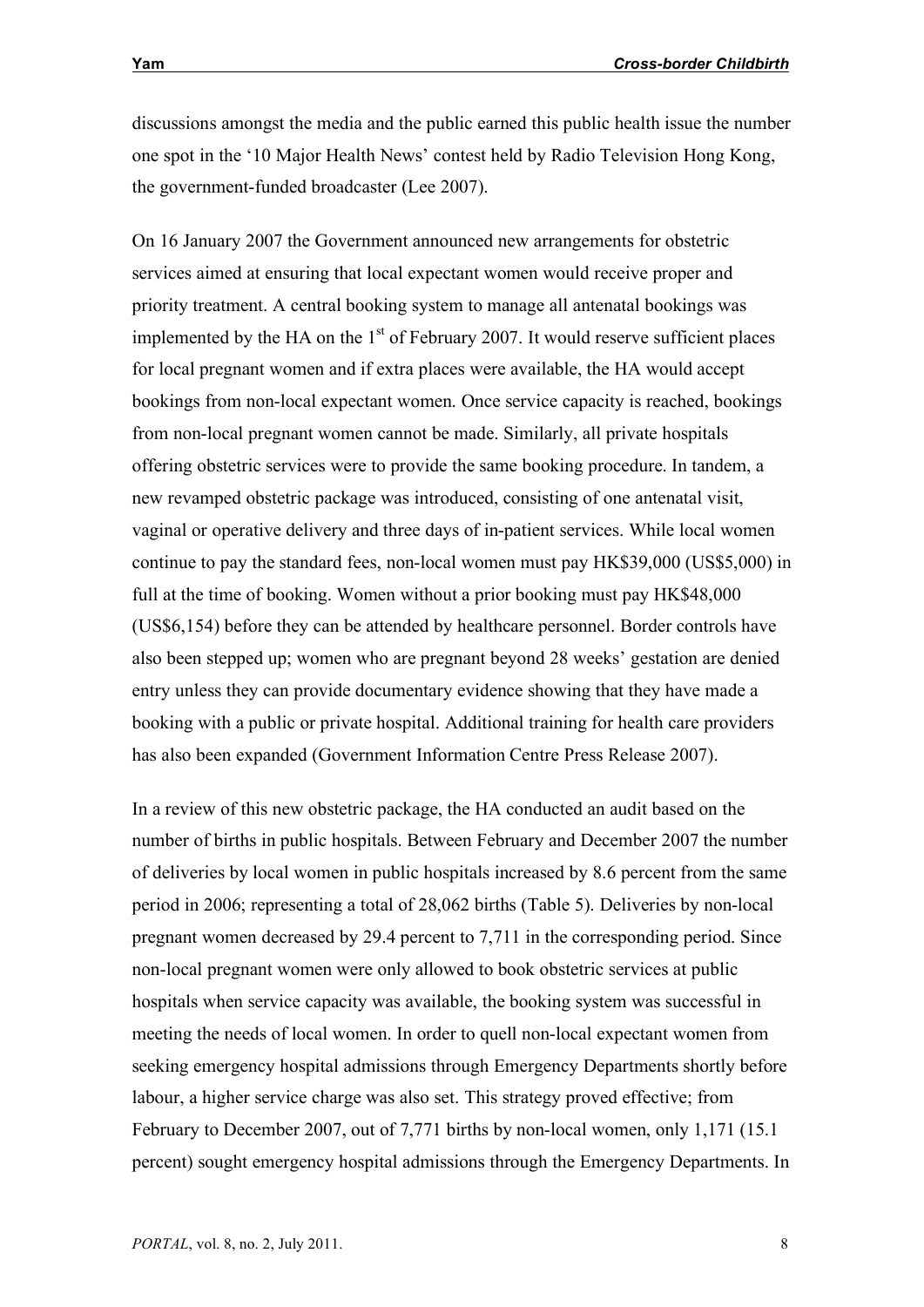the same period in 2006, the figure was 88.8 percent. Compliance with the booking system amongst non-local expectant mothers also increased significantly, an increase of 229 percent since the booking started. The majority of these women had attended an antenatal visit; therefore the risk of obstetric complications and unrecognized congenital anomalies of the foetus would have been detected earlier. This not only benefited the women and the unborn babies but also eased the workload of health care providers. With an up-to-date central booking system mapping the likely utilization pattern of public obstetric services, better service planning was facilitated to meet the needs of expectant mothers and staff allocation.

| Year            | <b>By Eligible</b> | By Non-Eligible Persons (NEP) |            |            | <b>Total</b> |
|-----------------|--------------------|-------------------------------|------------|------------|--------------|
|                 | Persons (EP)       | Booked                        | Non-booked | <b>NEP</b> |              |
|                 |                    | cases                         | cases      | subtotal   |              |
| 2006            | 25,834             | 2,007                         | 8.997      | 11,004     | 36,838       |
| (Feb. – Dec.)   |                    |                               |            |            |              |
| 2007            | 28,062             | 6,600                         | 1,171      | 7,771      | 35,833       |
| $(Feb. - Dec.)$ |                    |                               |            |            |              |
| $%$ change      | $+8.6%$            | $+228.8%$                     | $-87%$     | $-29.4\%$  | $-2.7%$      |

Table 5: Review of the obstetric service package based on the number of births in public hospitals. Source: Legislative Council paper (2008a).

With 6,600 bookings between February and December 2007 in public hospitals alone, the HA secured a total of HK\$257.4m (US\$33m) in advanced payments. Unless there were complications requiring an extended hospital stay, this system helped limit the amount of unpaid hospital fees as well as the costs of debt recovery. Under the new scheme the bill settlement rate for booked and non-booked cases was 99.8 percent and 61.8 percent respectively (Legislative Council paper 2008b). According to the same Legislative Council paper, in the period from February to December 2007, the total number of booking certificates issued to non-local expectant women by public and private hospital was 11,084 and 24,551 respectively. This translated to HK\$432.3m (US\$55.4m) for public hospitals and HK\$957.5m (US\$122.8m) for private hospitals with maternity facilities.

With China's phenomenal economic development, more and more Chinese parents with the financial means have the choice of selecting in which overseas country they want their baby to be delivered. With a similar culture and short travel time, giving birth in well-equipped hospitals in Hong Kong appears to be a popular choice. The advanced payment has not deterred their decision. As noted in Table 6, the percentage of babies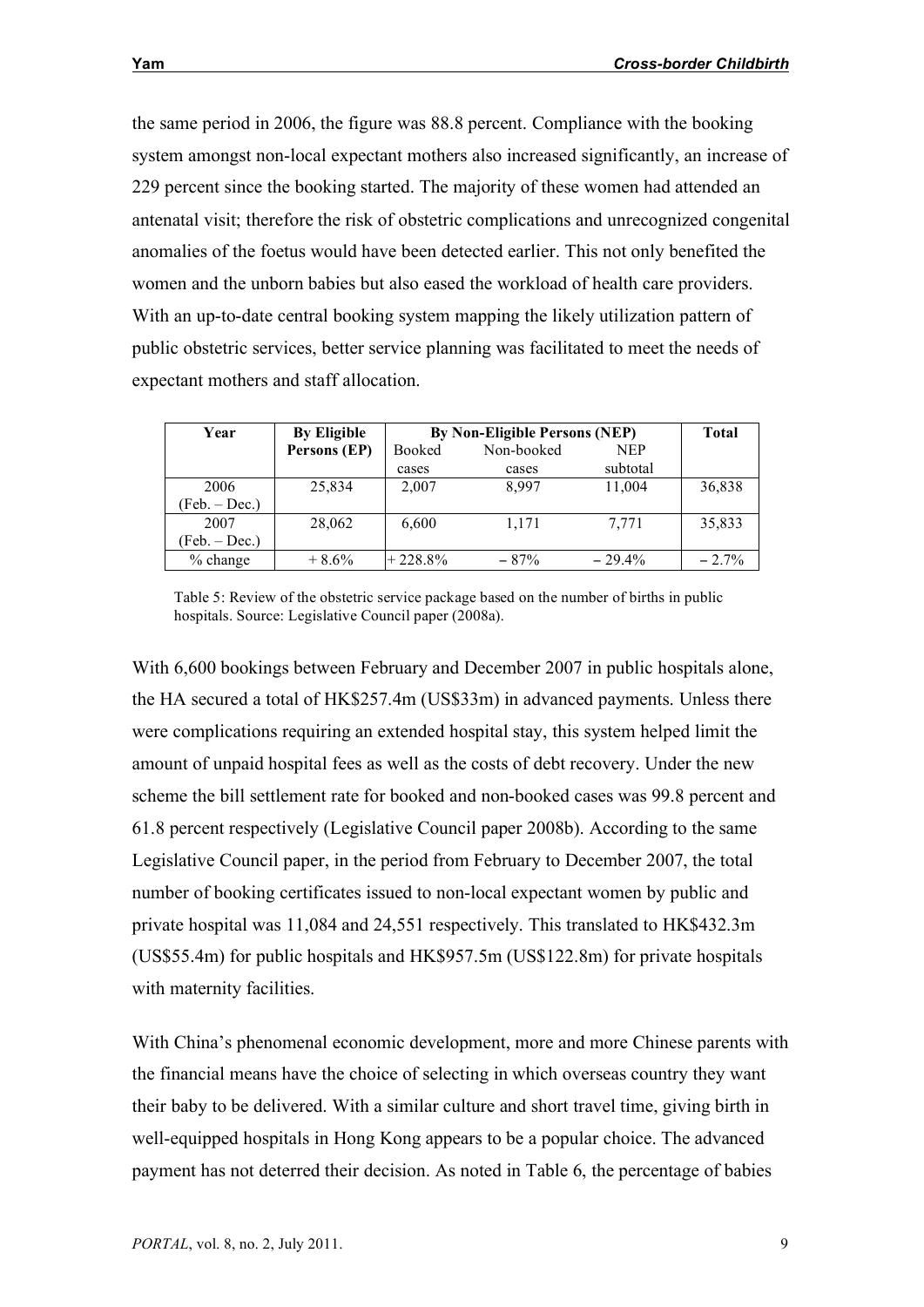born to parents who are not permanent residents in Hong Kong increased from 68.2 percent when the new obstetric package was introduced in 2007, to almost 80 percent in 2009.

| Year | <b>Number of Live</b><br><b>Births Born to</b><br><b>Mainland Women</b> | <b>Number of Live Births Whose Fathers Are Not</b><br><b>Hong Kong Permanent Residents</b> |       |  |
|------|-------------------------------------------------------------------------|--------------------------------------------------------------------------------------------|-------|--|
| 2001 | 7,810                                                                   | 620                                                                                        | 7.9%  |  |
| 2002 | 8,506                                                                   | 1,250                                                                                      | 14.7% |  |
| 2003 | 10,128                                                                  | 2,070                                                                                      | 20.4% |  |
| 2004 | 13,209                                                                  | 4,102                                                                                      | 31.1% |  |
| 2005 | 19,538                                                                  | 9,273                                                                                      | 47.5% |  |
| 2006 | 26,132                                                                  | 16,044                                                                                     | 61.4% |  |
| 2007 | 27,574                                                                  | 18,816                                                                                     | 68.2% |  |
| 2008 | 33,565                                                                  | 25,269                                                                                     | 75.3% |  |
| 2009 | 37,253                                                                  | 29,766                                                                                     | 79.9% |  |

Table 6: Number of live births born to mainland Chinese parents in Hong Kong, 2001–2009. Source: Hong Kong Population Projections 2010–2039 (Census and Statistics Department 2010: Table 4, 32).

Certain predictable phenomena will happen if this growth trend continues. Apart from the tourist dollars, there will be a steady clientele for private hospitals and obstetricians in private practice and more training places and job opportunities for midwives, neonatal intensive care nurses and trainee specialist obstetricians. To go beyond these obvious predictions can be problematic as there is no precedent to go by. As indicated by the population projections survey noted earlier, these babies are likely to be brought back to Hong Kong for primary and secondary education. There will be a demand for teachers, as well as an urgent need to improve their language ability. Teachers will need to learn Mandarin or *putonghua*, the official language of the PRC, in order to communicate effectively with the children and their parents or carers. The impact of the arrival of these children on Hong Kong's local community should not be underestimated. Additional demand means social services such as housing, education, health care, welfare and employment services must be put in place. In view of the many uncertainties and the absence of historical trends for reference, it is difficult to project more precisely on government planning except to monitor the situation closely and carry out population projections regularly. On a more positive note, however, this population 'explosion' in a low birth rate society like that of Hong Kong could become an asset for the ageing population if these children remain in the territory. They may even contribute to the prosperity of Hong Kong. Such optimistic predictions remain to be seen in the years ahead.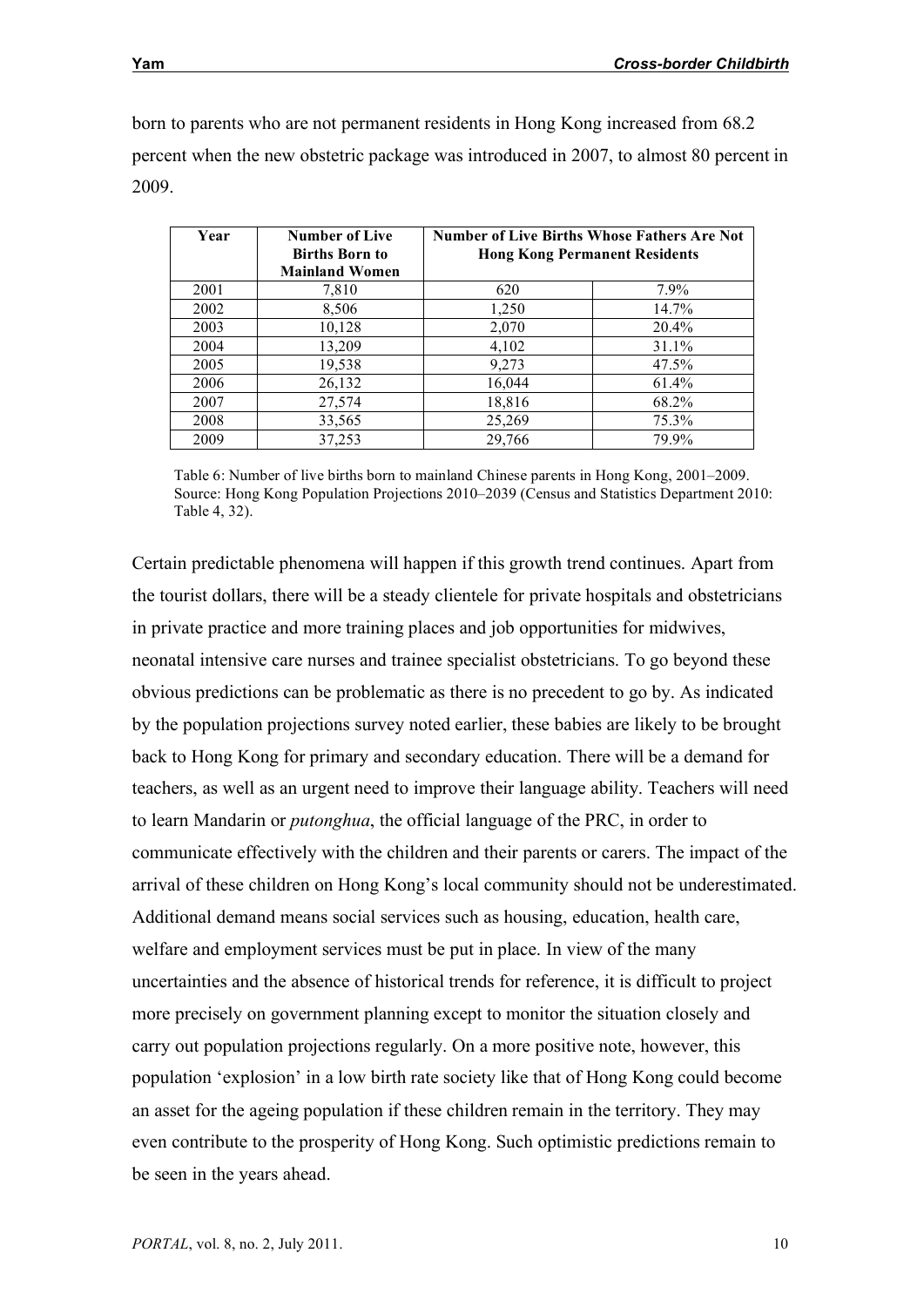# **Limitations of this paper**

As a research tool, secondary data analysis uses information that was either collected by agencies such as governments and research institutions or for some other purposes than the one being examined. Researchers using this research method can only work with the data that exist, not what they would like to have (Stewart & Kamins 1993; Boslaugh 2007). Population statistics used in this paper come from data routinely collected by the government under the supervision of qualified statisticians. These data are often forwarded to global organizations like the World Bank and the WHO for compilation of population reports. Despite certain limitations on data collection methods, this information is reliable and is frequently used in cross-national comparisons. When researchers want to examine specific local data, information can be difficult to obtain because these information is not always collected. For example, the sex ratio of babies delivered by local and mainland mothers at the time of birth is not published in the reports. Moreover, even if the information is available, the cost of data extraction from various databases could be prohibitively expensive.

Another example of gaps in the data is highlighted in Table 5, where government departments provided data related to questions raised by members of the Legislative Council. In its response to the review of the obstetric package, the government released information on the number of births by local and non-local women in public hospitals collected 11 months before and after its implementation. However, since private hospitals have no legal obligation to provide more than the basic information, there is a gap in the picture. Had the legislators followed up on their earlier questions in subsequent Council meetings, the efficacy of this policy could have been further established, at least in the public hospital system. Such an approach would make the government more accountable to its people.

The major weakness in the use of secondary data is the fact that they cannot reveal personal values, beliefs or reasons behind the actions of individual actors. Controversial topics such as baby gender selection, selective abortion and social factors influencing the choices of expectant women are not available from these data sources. If the attending obstetricians are not interested in collecting data outside their scope of medical practice, this information is not collected. Even if this information exists, the rigour of its collection is unknown and hence it is inappropriate to generalise beyond the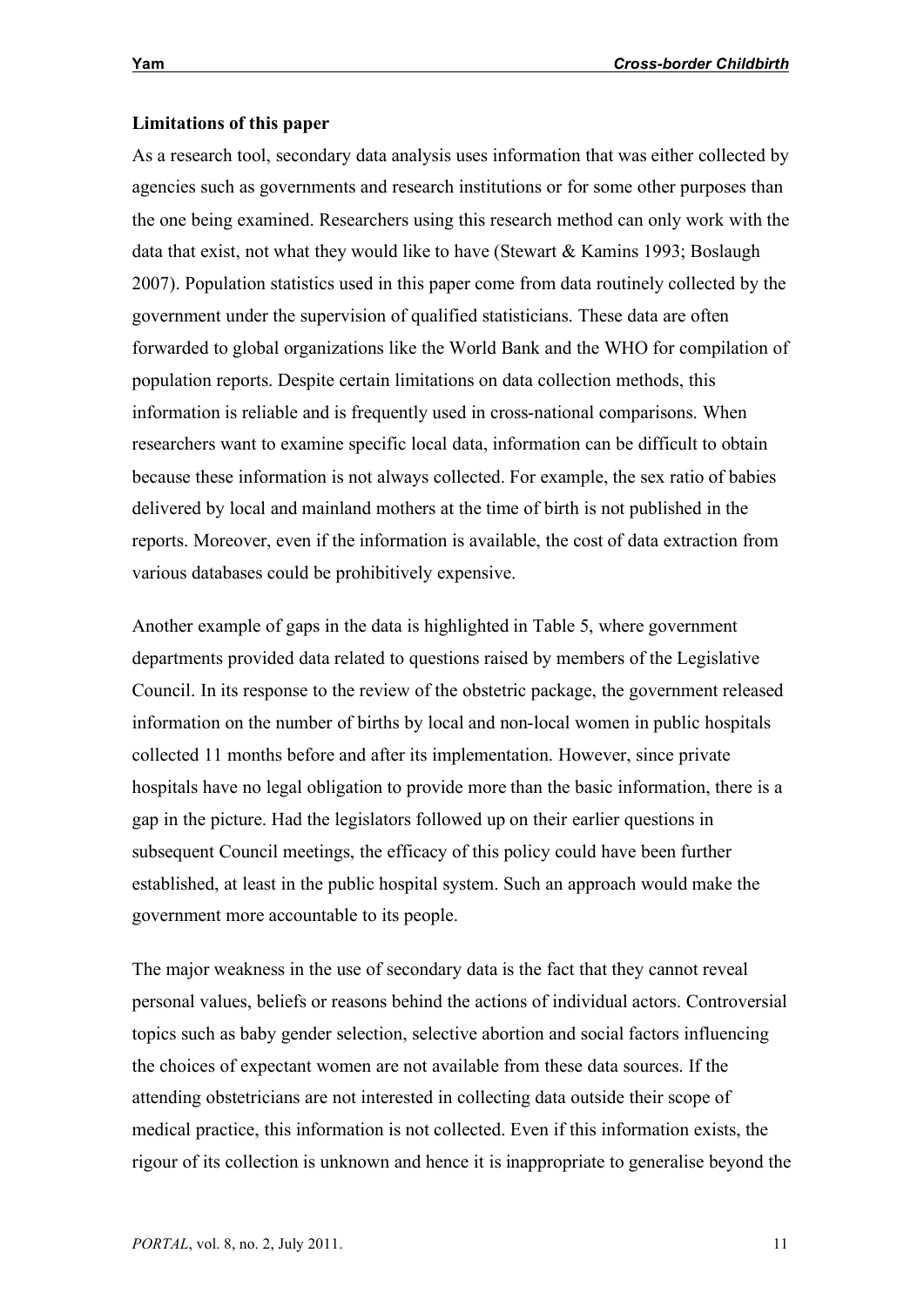primary source. Furthermore, patient records are confidential documents that can only be released with the written authorization of the women. All these important social issues are relevant to researchers interested in bridging this gap. This paper can only complement further qualitative research activity using primary data collection such as in-depth interviews.

# **Conclusion**

This paper demonstrates the use and validity of secondary data in trend analysis on an important social issue. It documents the rising trend on cross-border childbirth between mainland China and Hong Kong, the enormous strain this poses on local obstetric services, as well as policy changes implemented by the SAR government to rectify the situation. Apart from giving local expectant mothers priority of care, the new policy also brings more business opportunities for private hospitals and obstetricians as well as job opportunities for health care providers, from mainland Chinese seeking better healthcare services. The residency and various entitlements (better education and access to better employment opportunities) available to those born in Hong Kong, are also envisioned as a means to keep these new citizens in Hong Kong. This could add new impetus to the economic growth of Hong Kong and alleviate some of the issues posed by the ageing of Hong Kong's population—the ultimate gift those newborns can give back to their place of birth. Further research to bridge the gaps identified in this paper should be encouraged and supported by governments and social research institutions.

#### **Reference List**

- Au Yeung, S. 2006, 'Impact of Non-Eligible Person Deliveries in Obstetric Service in Hong Kong,' *Hong Kong Journal of Gynaecology, Obstetrics & Midwifery*, vol. 6, no. 1: 41–44.
- Boslaugh, S. 2007, *Secondary Data Sources for Public Health: A Practical Guide.* Cambridge University Press, Cambridge.
- Census and Statistics Department, Hong Kong Special Administrative Region 2002, *Demographic Trends in Hong Kong 1981–2001.* Online available:
	- http://www.censtatd.gov.hk/products\_and\_services/products/publications/statistical\_report/populat ion and vital events/index cd B112001701 dt latest.jsp [Accessed 9 November 2010]. \_\_\_\_\_\_ 2010, *Hong Kong Population Projections 2010–2039.* Online available:
	- http://www.censtatd.gov.hk/products\_and\_services/products/publications/statistical\_report/populat ion\_and\_vital\_events/index\_cd\_B112001504\_dt\_latest.jsp [Accessed 9 November 2010].

Cheng, M. 2007, 'Hong Kong Attempts to Reduce Influx of Pregnant Chinese,' *Lancet*, vol. 369, no. 9566: 981–982.

Cheng, P. 2007, *Impact of Use of Obstetric Services by Mainland Women on Public Hospital Resources*. 9 January. Online, available: http://www.legco.gov.hk/yr06-

07/english/panels/hs/papers/hs0108cb2-833-1-e.pdf [Accessed 12 November 2010]. Department of Health, The Government of the Hong Kong Special Administrative Region 2008,

*Department of Health 2007/2008 Annual Report. Tables on Health Status and Health Services*